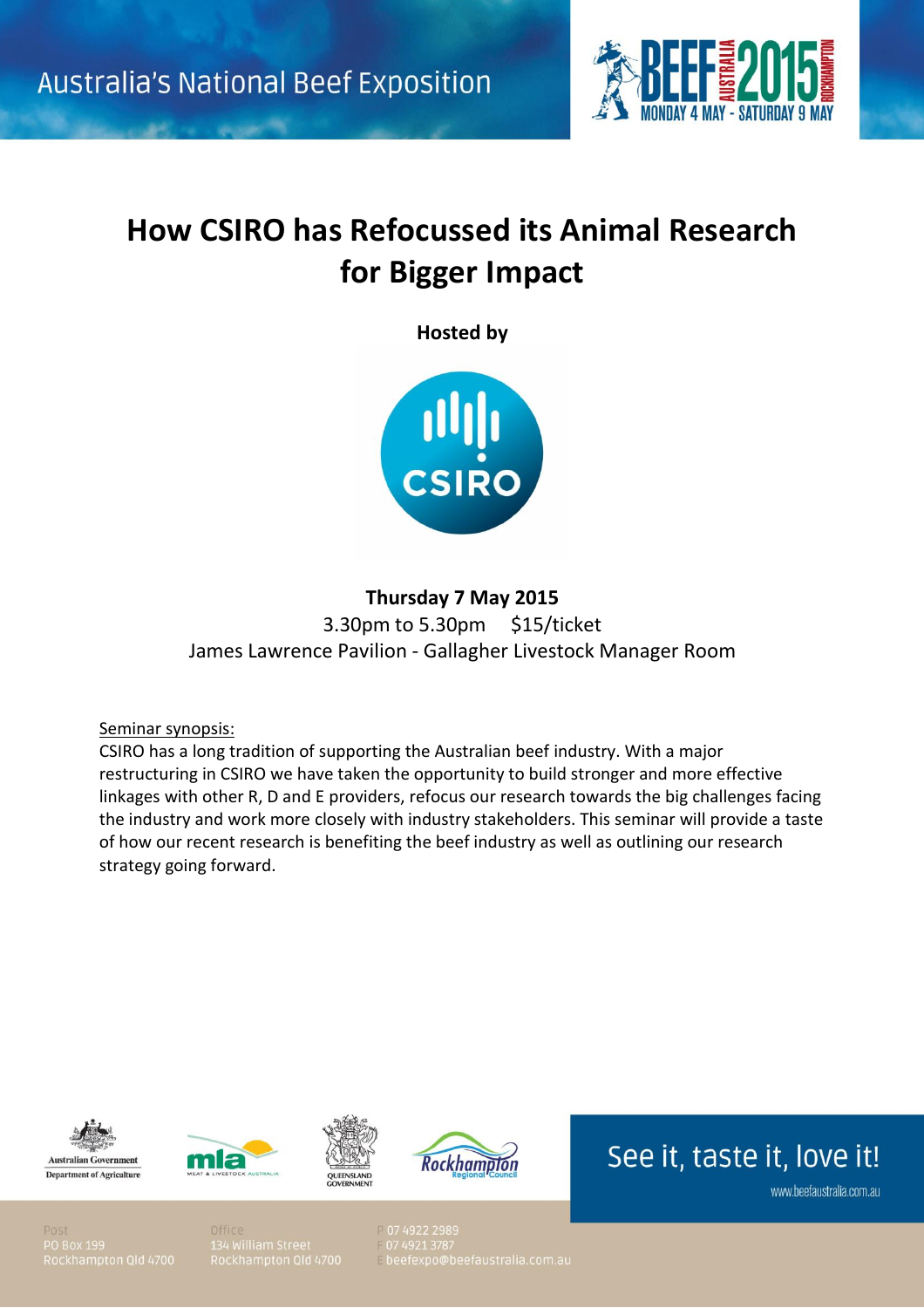

## **Beef research in CSIRO – a new era**

*Presentation by Dr Drewe Ferguson, Program Leader Productive and Profitable Livestock, CSIRO* The Agriculture Flagship brings all agricultural research in CSIRO under one roof. In so doing we are able to integrate our expertise to address the key research questions affecting profitability of the beef industry.

## **Live export – the latest**

*Presentation by Dr Drewe Ferguson, Program Leader Productive and Profitable Livestock, CSIRO* With so much of the beef industry reliant on live export, Dr Ferguson will discuss the current and future welfare challenges and the research CSIRO has done to address these challenges.

## **Alleviating pain for productivity gains**

*Presentation by Dr Alison Small, Senior Research Scientist, CSIRO (Armidale)* Pain in livestock affects production and is also a potential threat to market access. New methods of pain alleviation are more effective and readily applied under production conditions.

## **Information technology and herd management**

*Presented by Dr Greg Bishop-Hurley, Research Scientist, CSIRO (Brisbane)* With the rollout of the NBN to the bush expected in the next couple of years, technologies are being developed now that will assist producers in the management of their herd and property. Greg will showcase some of the leading examples that can have ready application on your property.

## **The Digital homestead project – where to from here?**

#### *Presented by Margie Atkinson, QDAFF and James Cook University*

The Digital Homestead project is a CSIRO, QDAFF and JCU collaboration that has explored, with input from industry, the integration of on-farm digital tools. Information gathered is presented to producers via a single, user-friendly web page that helps in managing on-farm activities and connecting more effectively with markets. Working with industry to roll out the 'Digital Homestead' is the next important step.

#### **Managing the rumen for productivity**

#### *Presented by Dr Stu Denman, Senior Research Scientist, CSIRO*

The rumen microbes are responsible for the conversion of feedstuffs to energy and protein products that the animal can utilize. Optimized manipulation of the microbes and their fermentative pathways under varying production systems will allow for efficient feed conversion and nutrient retention to the animal.







See it, taste it, love it!

www.beefaustralia.com.au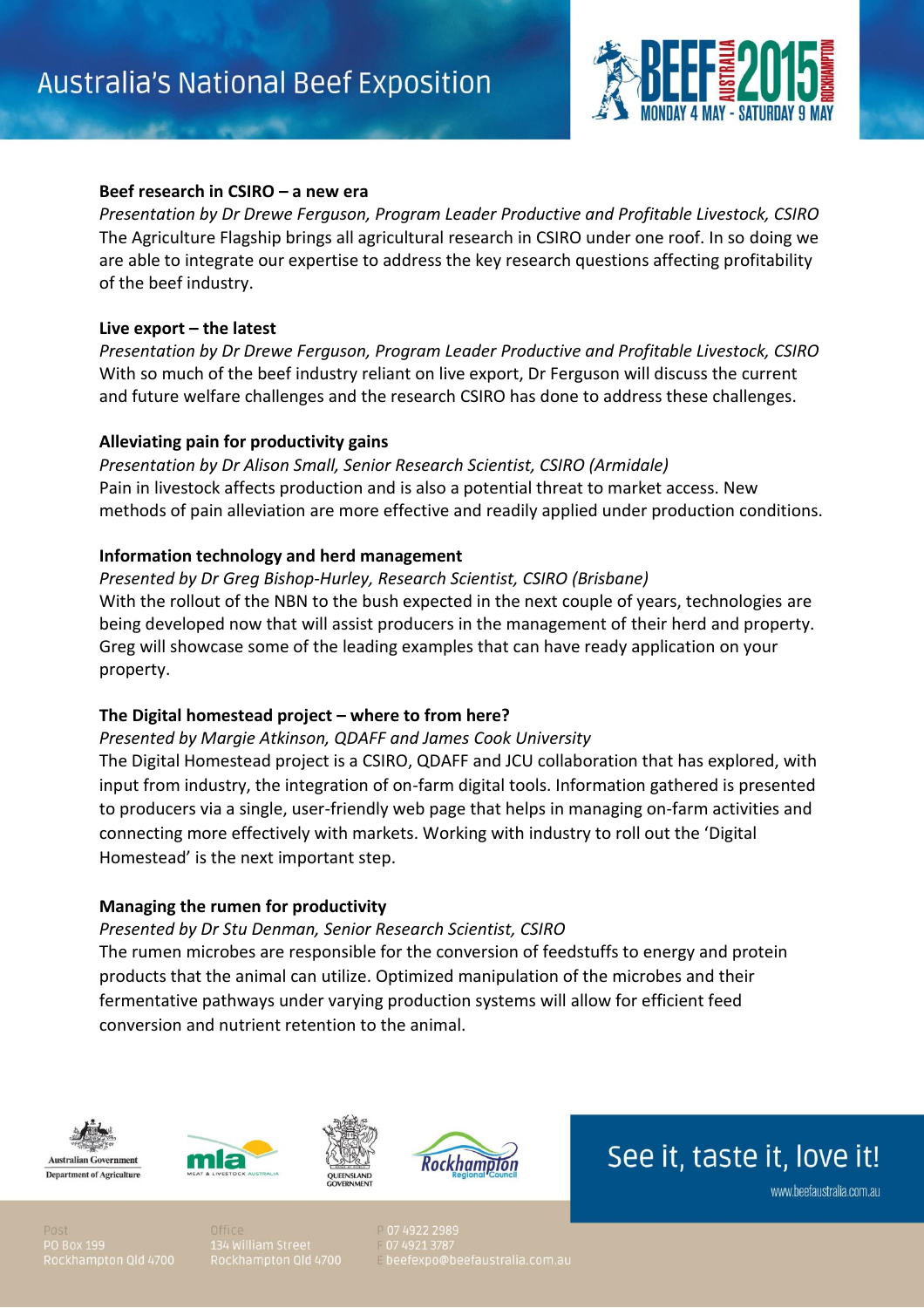

## **Methane, myths and methods**

*Presented by Dr Nigel Tomkins - Senior Research Scientist, CSIRO (Townsville)* The contribution of methane to total emissions from the agricultural sector continues to be a contentious issue. Direct measurements across northern Australia at the herd scale suggest that current national inventories are too high.

### **Heat stress**

*Presented by Dr Gene Wijffels, Principal Research Scientist, CSIRO (Brisbane)* There is a lot of uncertainty about the effects of heat stress on productivity. Gene's current research, in collaboration with University of Queensland and overseas collaborators is unravelling the relationship between heat stress and gut and liver damage that affects morbidity and mortality following extreme heat load.

## **Reproduction and genomics – what's in it for the industry?**

*Presented by Dr Sigrid Lehnert, Chief Research Scientist, CSIRO (Brisbane)* The reproductive performance of beef herds is an important issue for the industry, and genetics plays a role. This talk will give a flavour of how CSIRO is using cutting-edge DNA technology to tailor solutions for Australia's northern beef herd.

## **Bio – Dr Drewe Ferguson**



Dr Drewe Ferguson is the Leader of the Productive and Profitable Livestock Program in the new Agriculture Flagship. He has had several leadership positions in CSIRO and is a former Deputy CEO of the CRC for Beef Genetic Technologies. His research interests began in meat science where he has made a significant contribution to the improvement in beef eating quality through his involvement in the establishment of Meat Standards Australia (MSA), the world's first beef eating quality grading system. Since 2002, his interests have included animal welfare and

behaviour where he developed a leading research group which has gained both national and international recognition for its science and role as trusted advisors in the development of national policy and standards governing animal welfare. In recognition of his high level of expertise and critical role in animal welfare science in Australia, Dr Ferguson was invited on the Animal Health Australia co-ordinated expert reference and writing groups formulating new National Standards and Guidelines for Australia's livestock industries.







See it, taste it, love it!

www.beefaustralia.com.au

0.Box 199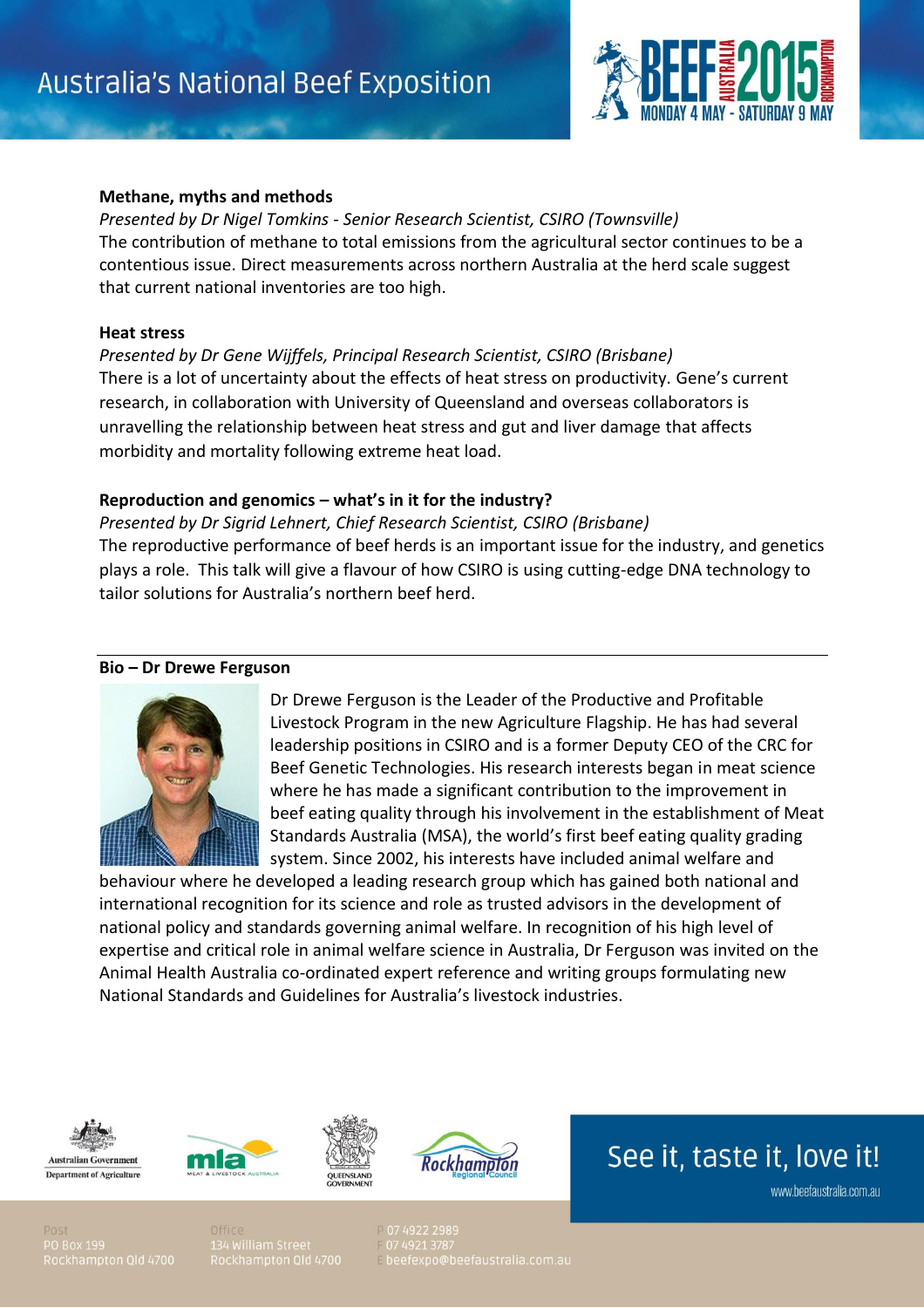

### **Bio – Dr Alison Small**



Dr Alison Small graduated as a veterinarian and spent 12 years working in mixed, mainly livestock practice. She completed her PhD with the University of Bristol, UK, on the spread and control of foodborne pathogens in the lairage. Since January 2006, she has been working for CSIRO, first at Food Science Australia, QLD as a Research Scientist and Meat Industry Adviser. During this time, she led research on the impact of Halal slaughter and stunning on welfare and meat quality. In July 2010, she transferred to CSIRO

Livestock Industries in Armidale, NSW, and is currently working on pain mitigation solutions for livestock.

#### **Bio – Dr Greg Bishop-Hurley**



Dr Bishop-Hurley was born and raised on a mixed cropping farm in North Canterbury on New Zealand's South Island. He was educated in New Zealand where he also worked in extension management decision support systems. Following a PhD in grazing management systems for dairy cattle he spent time at University of Missouri working with producers to increase profitability of pasture-based dairying. Dr Bishop-Hurley joined CSIRO in 2003 where he has worked on information technology solutions for the northern cattle industry. He is leading research in the area of

precision livestock management, developing the systems to remotely monitor and manage livestock and their environment. The research is focused on developing novel technologies, methodologies and delivery mechanisms to improve the productivity and sustainability of the system.

#### **Bio – Margie Atkinson**



Margie Atkinson was raised in a family whose focus was agricultural systems – including production horticulture, biosecurity research and agricultural training. She has an MSc in Marine Ecology and Fisheries, specialist knowledge in fisheries, aquaculture and natural resource management, plus experience as a communicator, facilitator and change manager across agricultural sectors more broadly. In the last decade she has had extensive experience working across both Federal and QLD State governments, together with universities and industry to collaboratively

improve governance, profitability and sustainability outcomes for primary producers.









See it, taste it, love it!

www.beefaustralia.com.au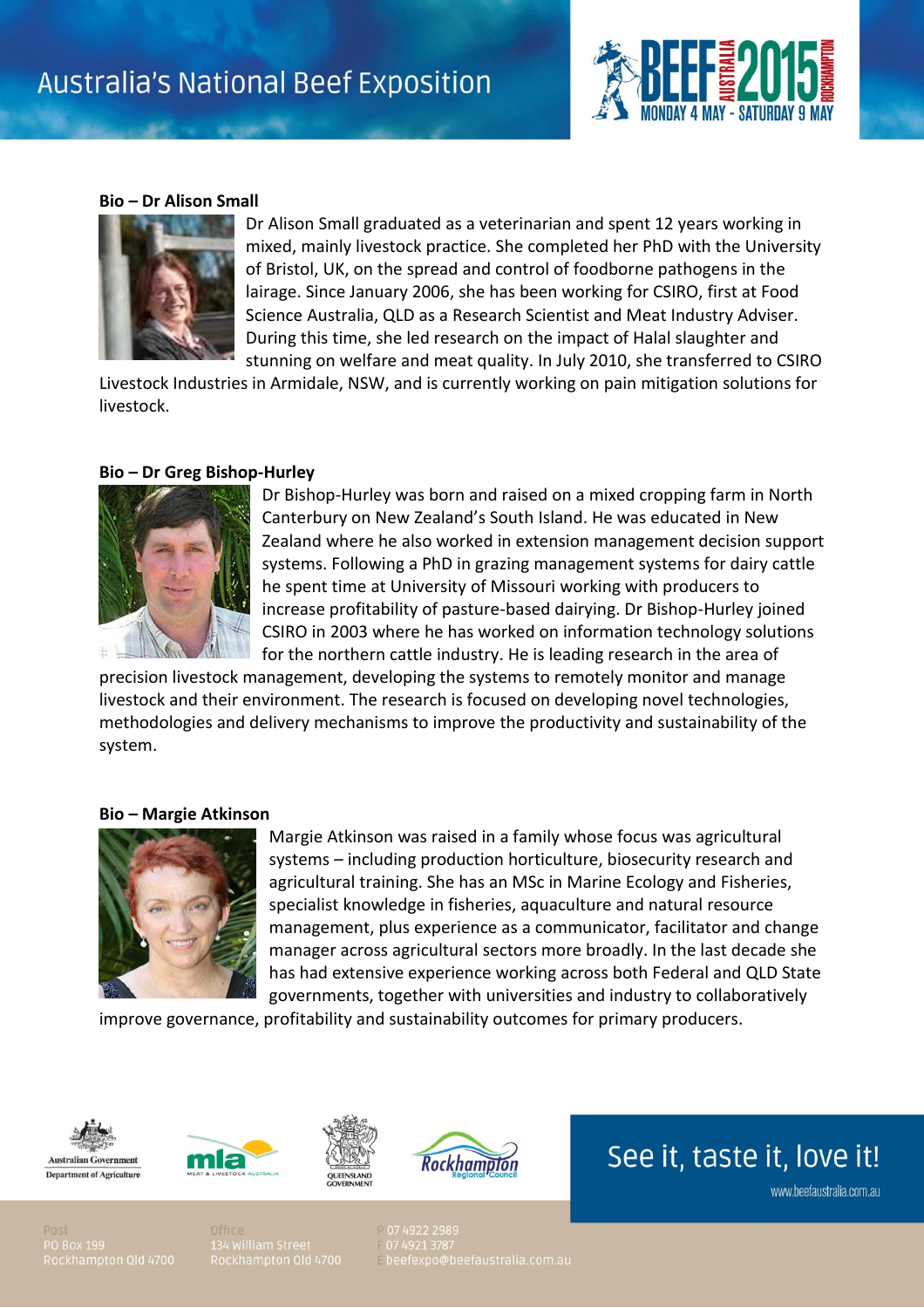

#### **Bio – Dr Stuart Denman**



Stuart Denman is a researcher within the CSIRO Agriculture Flagship. He received a PhD in molecular microbiology from Griffith University/CSIRO investigating the cellulolytic enzymes from rumen anaerobic fungi. He then spent 4 years in Stockholm at the Royal Institute of Technology studying the molecular aspects of fibre formation and modification in plants. Since returning to CSIRO in early 2002 he has been involved in projects that use molecular methods to detect and monitor key microbial populations within the rumen to

improve productivity and reduce environmental impacts. As a microbial/molecular biologist he is involved in diverse projects including enhancing fungal populations in the rumen, rumen detoxification and methane abatement strategies.

#### **Bio – Dr Nigel Tomkins**



Following a career in teaching Agriculture, Nigel undertook a PhD at University of Queensland before moving to CSIRO where he has worked in a variety of areas relating to the northern cattle industry. He was among one of the early pioneers of greenhouse gas research and identified anti-methanogenic compounds to reduce methane emissions from cattle in the early 90s. Following several years understanding the interactions between cattle and their environment to improve both

pasture and cattle productivity, Dr Tomkins again returned to GHG research where he has pioneered methods to accurately measure methane emissions from cattle grazing extensive pastures across northern Australia.

#### **Bio – Dr Gene Wijffels**



Dr Gene Wijffels trained as a clinical immunologist and biochemist and she was quickly attracted to a research career in animal agriculture where she has worked on a diversity of subjects including the application of "omics" technologies to livestock production and disease. She is currently leading a new \$6M 5-year MLA funded project on inflammation in heat stress with collaborations in UQ, USA and Italy.









See it, taste it, love it!

www.beefaustralia.com.au